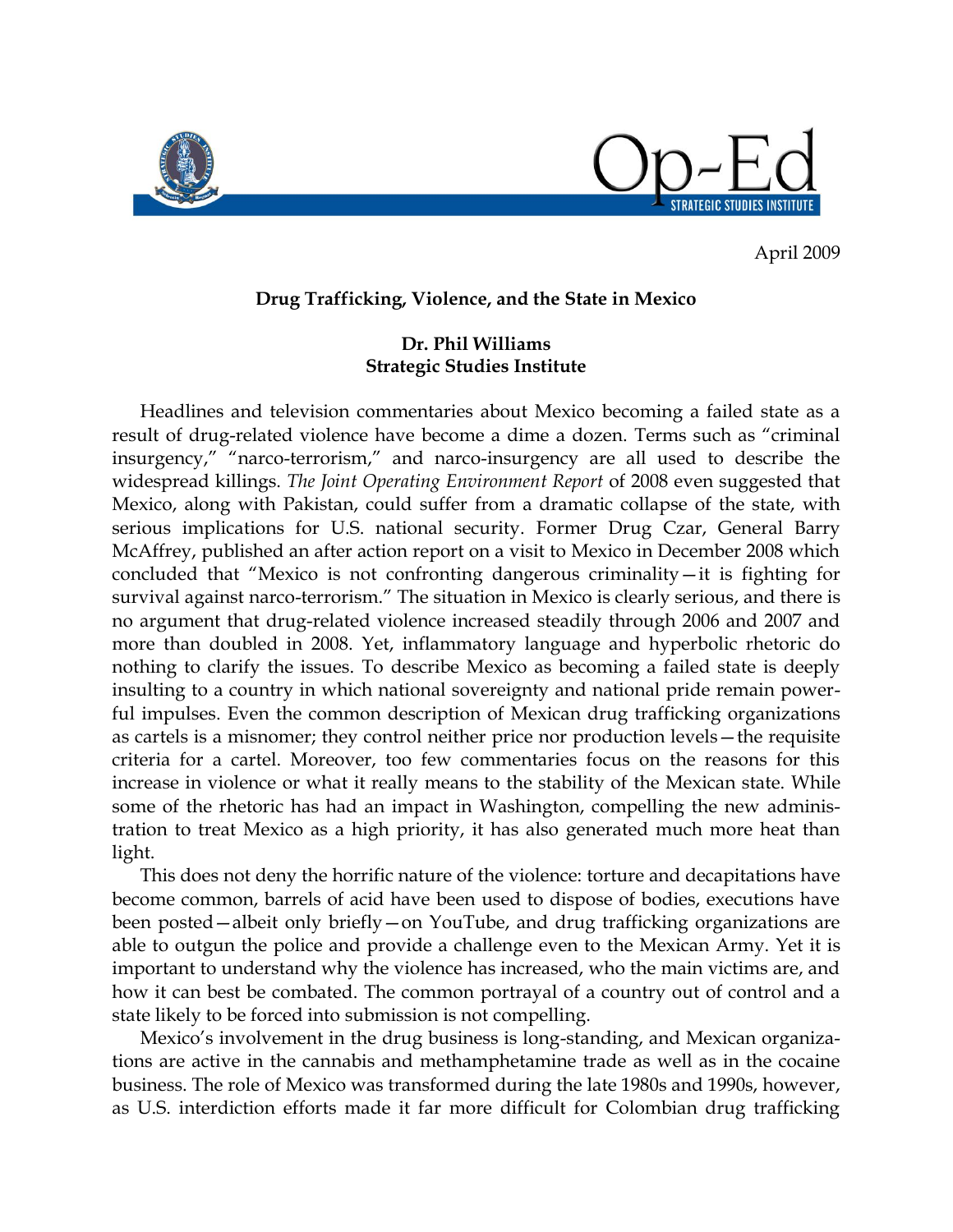organizations to transport cocaine successfully through the Caribbean. As a result, the Colombian groups started to go through Mexico, often making payments in cocaine to the Mexican trafficking organizations that assisted them. Inevitably, the Mexicans went into business for themselves and have gradually replaced the Colombians as the dominant force in cocaine trafficking throughout the United States—a development facilitated by both legal and illegal immigration of Mexicans into the United States. In effect, the trafficking organizations and networks took advantage of what in other ways can be understood as a location curse in which Mexico is the natural transshipment point for drugs coming from Colombia to the United States.

The violence in Mexico has grown as the Mexican government moved from acquiescence and even tacit support for the drug trade under the PRI to confrontation with the traffickers by the PAN Presidents, Fox and Calderon. Consequently, Mexico is suffering from what might be described as transitional violence: comfortable and collusive relationships between organized crime and the state have broken down, and alternative relationships have not been institutionalized. The attacks by trafficking organizations on police chiefs, officials, and soldiers can be understood as an attempt to pressure the state to move away from confrontation and to give the trafficking organizations space in which to operate. This does not constitute an insurgency; and the violence—although it has spilled over and killed innocent civilians—has, with one exception, not deliberately targeted civilians. When grenades were thrown into a crowd in Morelia on Independence Day (September 15, 2008), this sparked widespread condemnation. Although culpability is not entirely clear, in the aftermath, some of the drug trafficking organizations publicly announced that they were not responsible for the attack and offered rewards for the capture of those who were. How much of this was simply trying to shift the blame for the attacks in which eight people were killed and many more injured remains uncertain. The public reaction, however, was one of shock and outrage. Recognizing this, trafficking organizations, many of which are embedded in local communities, might be inclined to avoid such indiscriminate attacks in the future.

Apart from the violence designed to inhibit the Calderon administration from further efforts to interfere with the business, most of the killings are related either to competition among the major trafficking organizations or to rivalries at the retail level. Control of the retail outlets to the indigenous consumer markets, which have emerged in Mexico during the last several years, has become a source of contention locally. The major clashes between larger organizations have centered on the control of strategic warehouses for major stockpiles and shipments of cocaine in cities such as Tijuana, Nuevo Laredo, and Cuidad Juarez. The proximity of these cities to major interstate highways (or drug transportation corridors) in the United States has intensified the struggle for control.

Another factor which feeds into the violence is the ready availability both of powerful weapons and those who know how to use them. The main source of weapons is the United States and in particular the frequent gun shows which take place close to the U.S.-Mexico border—although some weapons are also smuggled into Mexico from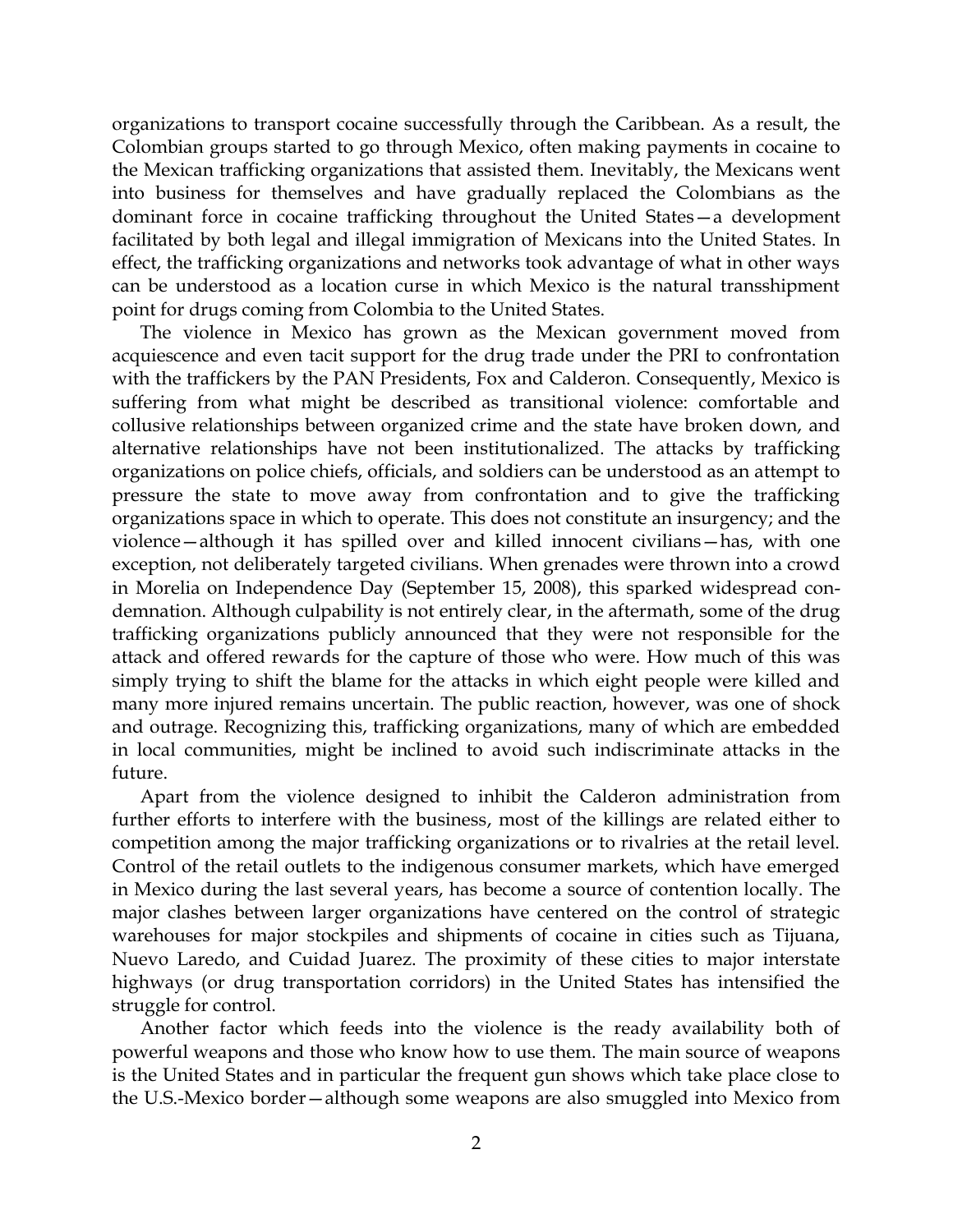Central America. The Zetas, former Mexican Army Special Forces, are the most prominent specialists in violence, but other drug trafficking organizations also have many in their ranks with military experience (including some defectors) or with a law enforcement background. At the same time, competing drug trafficking organizations have become locked into a rising spiral of violence fed by machismo and by a desire for revenge rather than simply by business competition. Many of the drug trafficking organizations have a central core of family members and the killing of relatives gives the violence an emotional quality that generates enmities and a desire for retribution which can span years or even decades.

This is not intended to downplay the violence or minimize the challenge posed to the Calderon government. The increase in the number of drug-related killings from 2006 to 2008 makes it impossible to be sanguine. In 2006, Mexico had an estimated 2,221 drug-related killings. This increased to 2,561 in 2007. In 2008, it more than doubled to somewhere between 5,620 (the figure most Mexican newspapers used at the end of 2008) and 6,756, the estimate made by the *Zeta* newspaper in Tijuana. Even accepting that part of the 2008 increase might have resulted from better reporting and analysis by the Mexican government, the increase is staggering. Part of it, however, represented a new fragmentation among the trafficking organizations—with the Beltran-Leyva organization defecting from Chapo Guzman, and the competing factions in the remnants of the Arellano Felix Organization engaged in an internecine succession struggle (with Guzman reportedly also involved) for control of their remaining routes and markets. Moreover, when these figures are broken down, as they were by *Zeta*, clearly much of it was concentrated in three Mexican states: Chihuahua (2,266), Sinaloa (1,152), and Baja California (1,019). Together these three states account for almost 66 percent of the total. This suggests that the notion of a nationwide epidemic of drug violence is somewhat inaccurate. The violence is concentrated where the trafficking organizations are competing for dominance—and at least some of the spillover elsewhere is likely to be imitative violence. Moreover, the number of policemen and soldiers killed is somewhere between 5 and 10 percent of the total, so the extent of the challenge to the Mexican state might be smaller than is often portrayed. While this fits with the assessment that trafficking organizations are protecting their operating space from government pressure, it does not amount to a "criminal insurgency" or "a state fighting for survival against narco-terrorism."

At the same time, assassinations such as that in May 2008 of Edgar Millan, the Acting Chief of the Federal Police, reveal very clearly that there is a lack of respect for the forces of law and order at the national level as well as in certain states and municipalities. Nevertheless, it is important to understand the nature of the violence: it is about control and protection of the illegal drug business more than it is a direct frontal assault on the Mexican state. It is more akin to the clashes between the Medellin and Cali drug trafficking organizations in Colombia during the 1990s and the wars among the Jamaican posses in the United States during the same period than it is to insurgency or terrorism. And Mexico—which has a vibrant middle-class; a surprisingly robust economy; and a president willing to confront the drug trafficking organizations, root